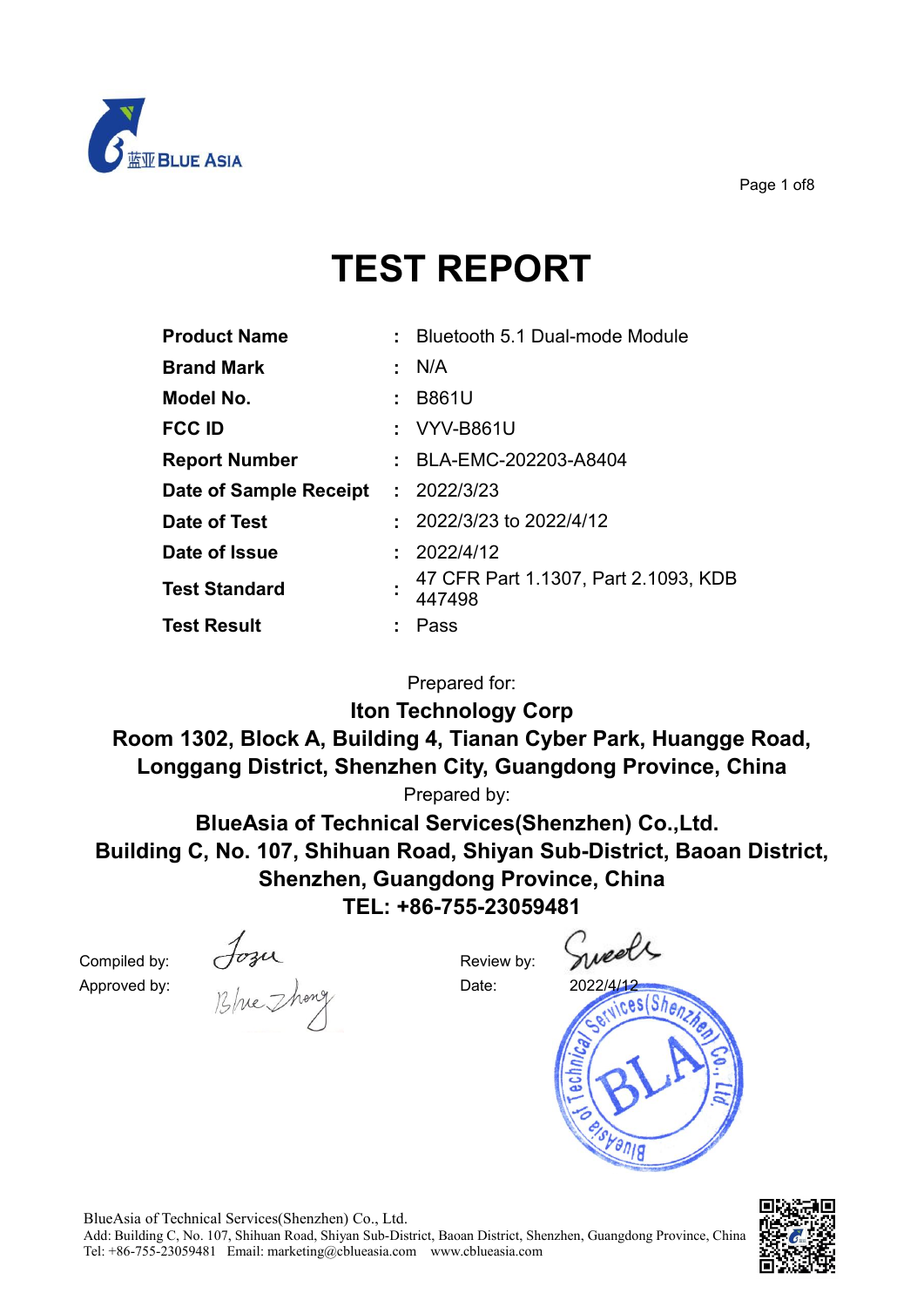

### **REPORT REVISE RECORD**

| <b>Version No.</b> | <b>Date</b> | <b>Description</b> |
|--------------------|-------------|--------------------|
| 00                 | 2022/4/12   | Original           |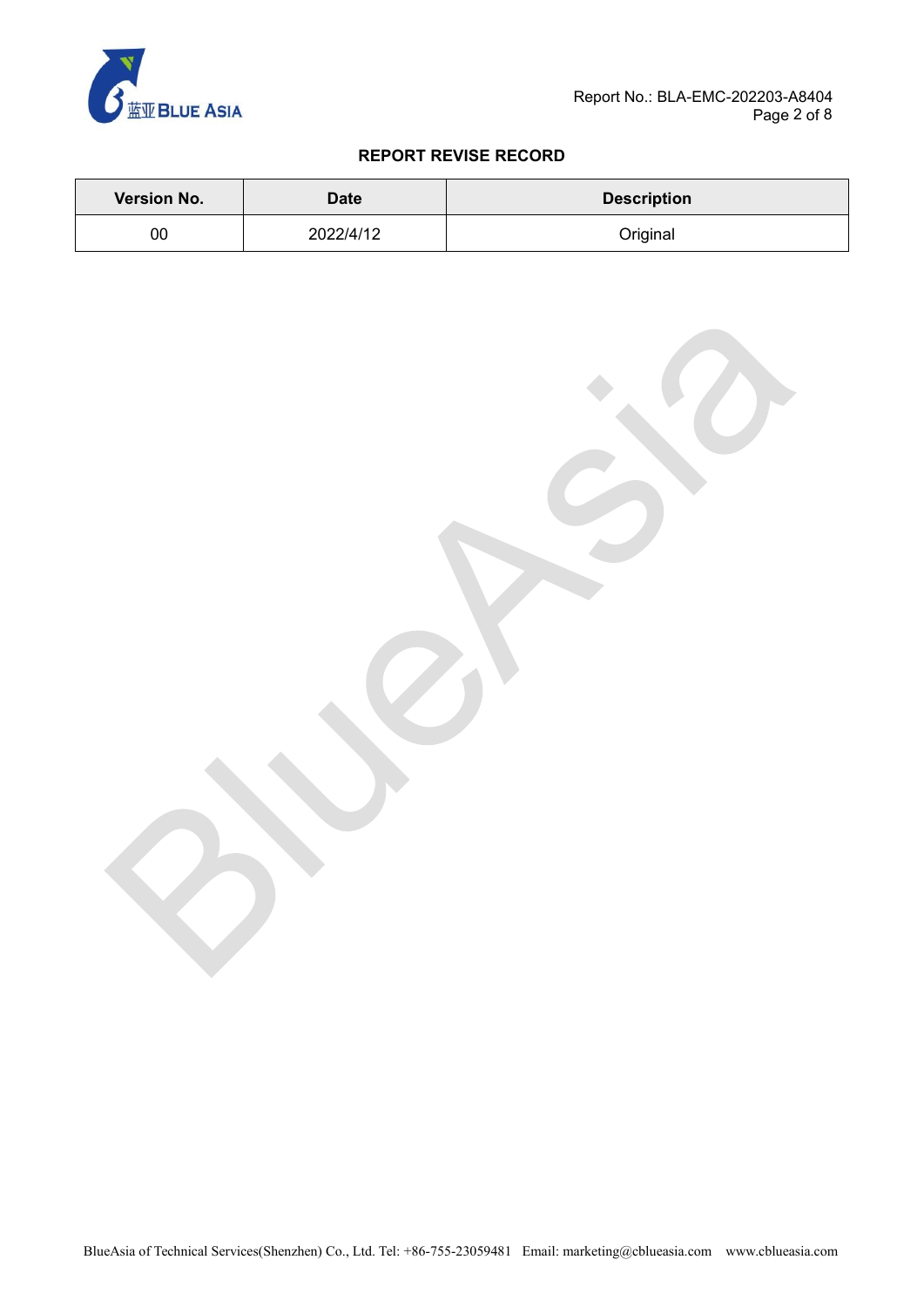

 $\sum_{i=1}^{n}$ 

# **TABLE OF CONTENTS**

| $2^{\circ}$      |     |  |
|------------------|-----|--|
|                  |     |  |
| $\blacktriangle$ |     |  |
| 5                |     |  |
|                  |     |  |
|                  | 5.2 |  |
|                  |     |  |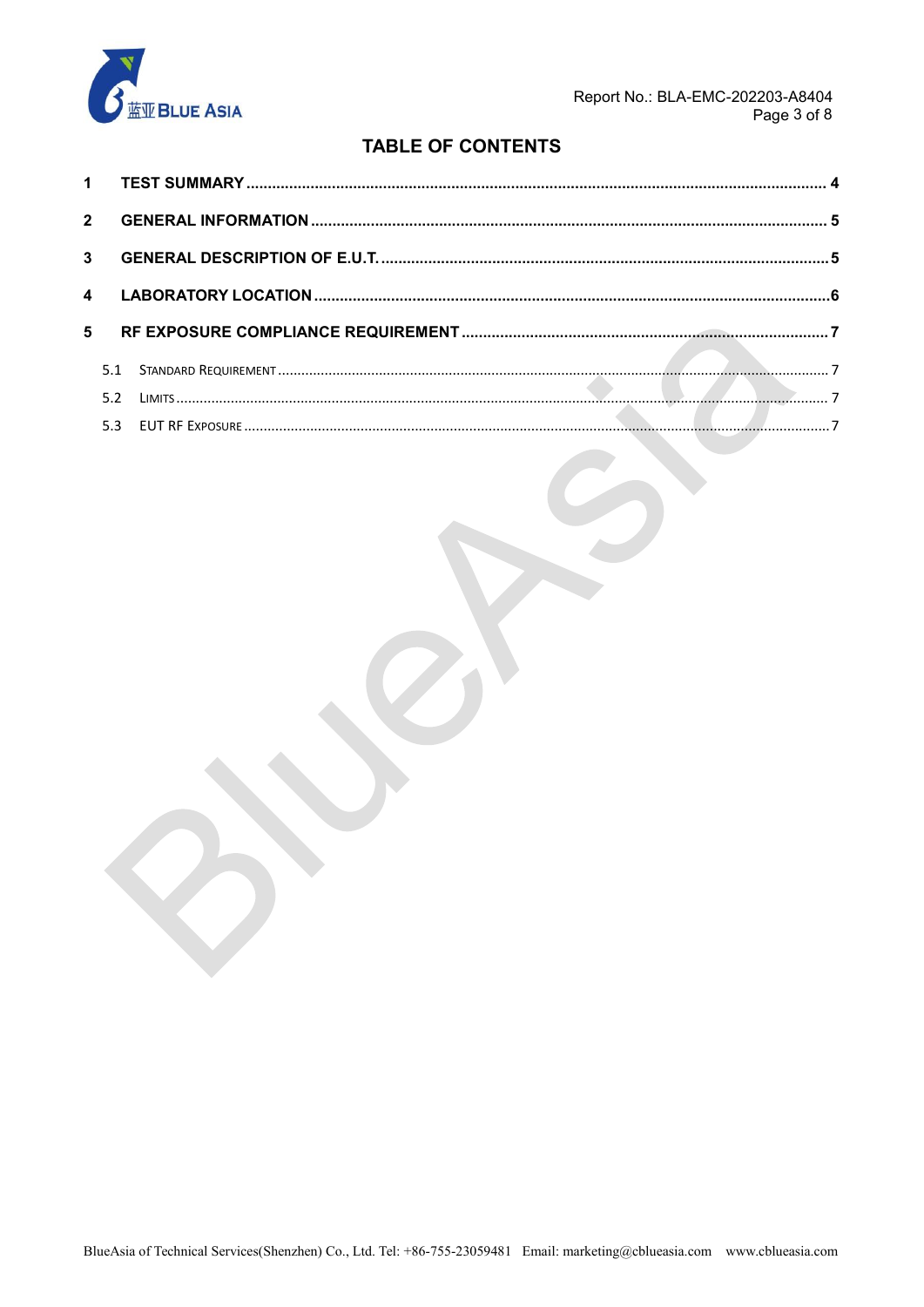

# <span id="page-3-0"></span>**1 TEST SUMMARY**

| <b>Test item</b>   | <b>Test Requirement</b>                              | <b>Test Method</b>    | <b>Class/Severity</b> | <b>Result</b> |
|--------------------|------------------------------------------------------|-----------------------|-----------------------|---------------|
| <b>RF Exposure</b> | 47 CFR Part<br>1.1307, Part<br>2.1093, KDB<br>447498 | CFR 47 Part<br>2.1093 | CFR 47 Part 2.1093    | <b>PASS</b>   |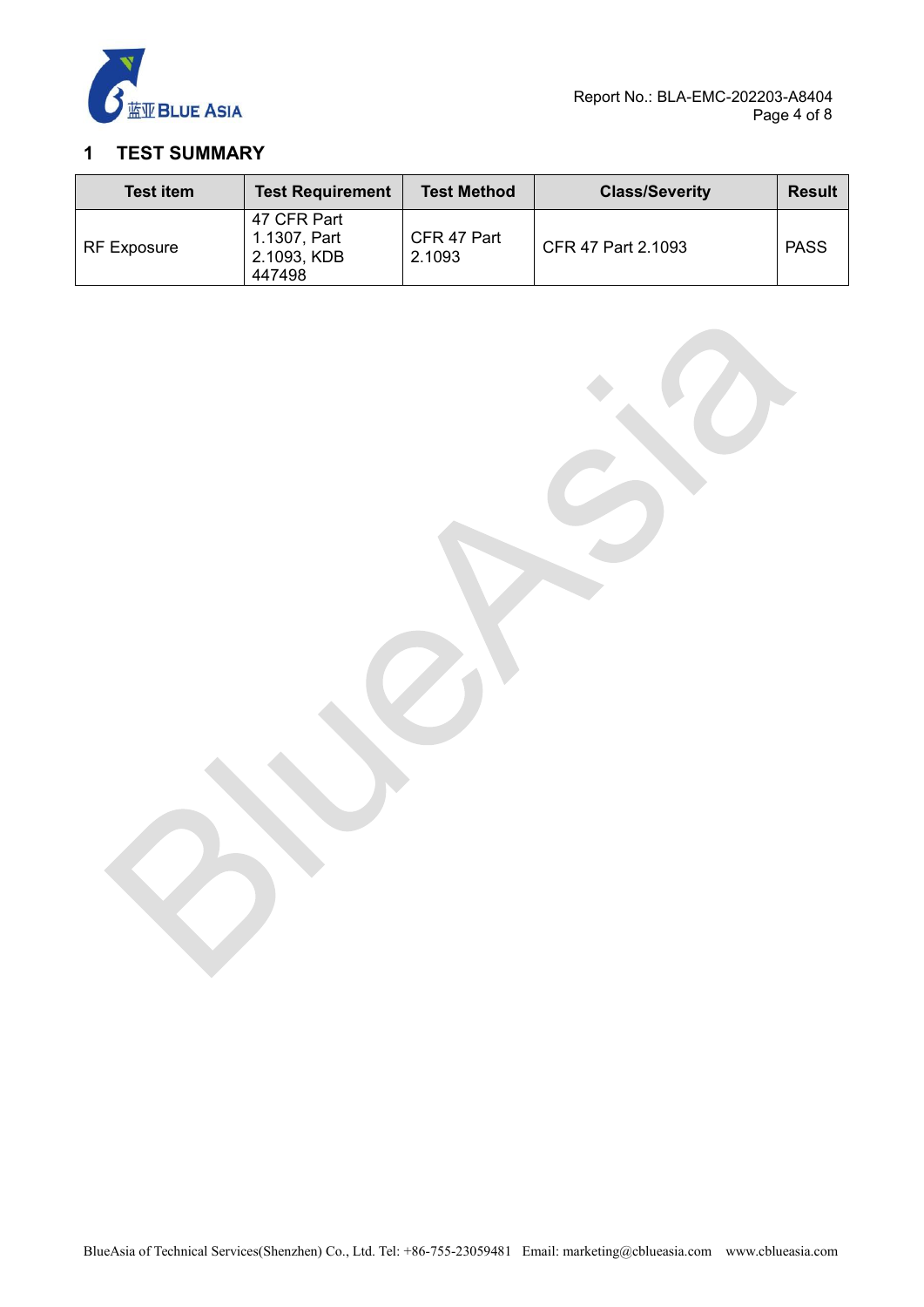

## <span id="page-4-0"></span>**2 GENERAL INFORMATION**

| Applicant             | Iton Technology Corp                                                                                                                                 |  |  |  |
|-----------------------|------------------------------------------------------------------------------------------------------------------------------------------------------|--|--|--|
| <b>Address</b>        | Room 1302, Block A, Building 4, Tianan Cyber Park, Huangge Road,<br>Longgang District, Shenzhen City, Guangdong Province, China                      |  |  |  |
| <b>Manufacturer</b>   | Iton Technology Corp                                                                                                                                 |  |  |  |
| <b>Address</b>        | 7 Floor East, Building C, No. 1006 Shennan Road, Shenzhen International<br>Innovation Center, Futian Technology Square, Futian Dist. Shenzhen, China |  |  |  |
| Factory               | Iton Technology Corp., Longgang Branch                                                                                                               |  |  |  |
| <b>Address</b>        | 2~3 Floor, East Wing, Building A, Weixinda Technology Park, No.95 Ainan<br>Road, Longgang District, Shenzhen City, Guangdong Province, China.        |  |  |  |
| <b>Product Name</b>   | <b>Bluetooth 5.1 Dual-mode Module</b>                                                                                                                |  |  |  |
| <b>Test Model No.</b> | <b>B861U</b>                                                                                                                                         |  |  |  |

# <span id="page-4-1"></span>**13 GENERAL DESCRIPTION OF E.U.T.**

| <b>Address</b>                            | Road, Longgang District, Shenzhen City, Guangdong Province, China. |  |  |  |
|-------------------------------------------|--------------------------------------------------------------------|--|--|--|
| <b>Product Name</b>                       | Bluetooth 5.1 Dual-mode Module                                     |  |  |  |
| <b>Test Model No.</b>                     | <b>B861U</b>                                                       |  |  |  |
| <b>GENERAL DESCRIPTION OF E.U.T.</b><br>3 |                                                                    |  |  |  |
| <b>Hardware Version</b>                   | V1.1                                                               |  |  |  |
| <b>Software Version</b>                   | V2.09                                                              |  |  |  |
| <b>Operation Frequency:</b>               | 2402MHz-2480MHz                                                    |  |  |  |
| <b>Modulation Type:</b>                   | GFSK, pi/4DQPSK, 8DPSK                                             |  |  |  |
| <b>Channel Spacing:</b>                   | 1MHz                                                               |  |  |  |
| <b>Number of Channels:</b>                | 79                                                                 |  |  |  |
| Antenna Type:                             | <b>PCB Antenna</b>                                                 |  |  |  |
| <b>Antenna Gain:</b>                      | 1.97dBi(Provided by the applicant)                                 |  |  |  |

| <b>Operation Frequency:</b> | 2402MHz-2480MHz                    |
|-----------------------------|------------------------------------|
| <b>Modulation Type:</b>     | <b>IGFSK</b>                       |
| <b>Channel Spacing:</b>     | 1MHz 2MHz                          |
| <b>Number of Channels:</b>  | 40                                 |
| <b>Antenna Type:</b>        | IPCB Antenna                       |
| Antenna Gain:               | 1.97dBi(Provided by the applicant) |

 $\Delta \Delta \phi$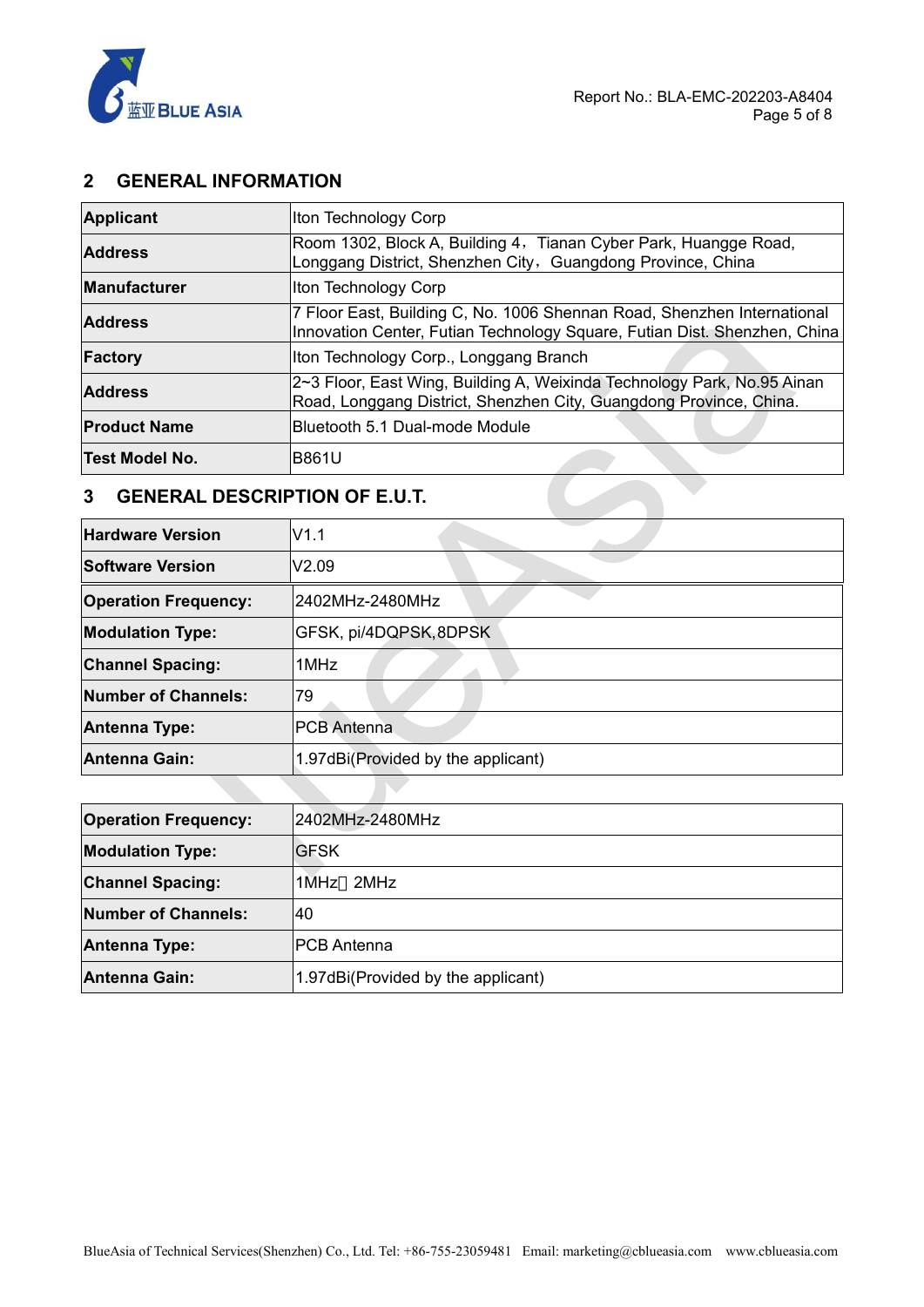

# <span id="page-5-0"></span>**4 LABORATORY LOCATION**

All tests were performed at:

BlueAsia of Technical Services(Shenzhen) Co., Ltd.

Building C, No. 107, Shihuan Road, Shiyan Sub-District, Baoan District, Shenzhen, Guangdong Province, China

Telephone: TEL: +86-755-28682673 FAX: +86-755-28682673 No tests were sub-contracted.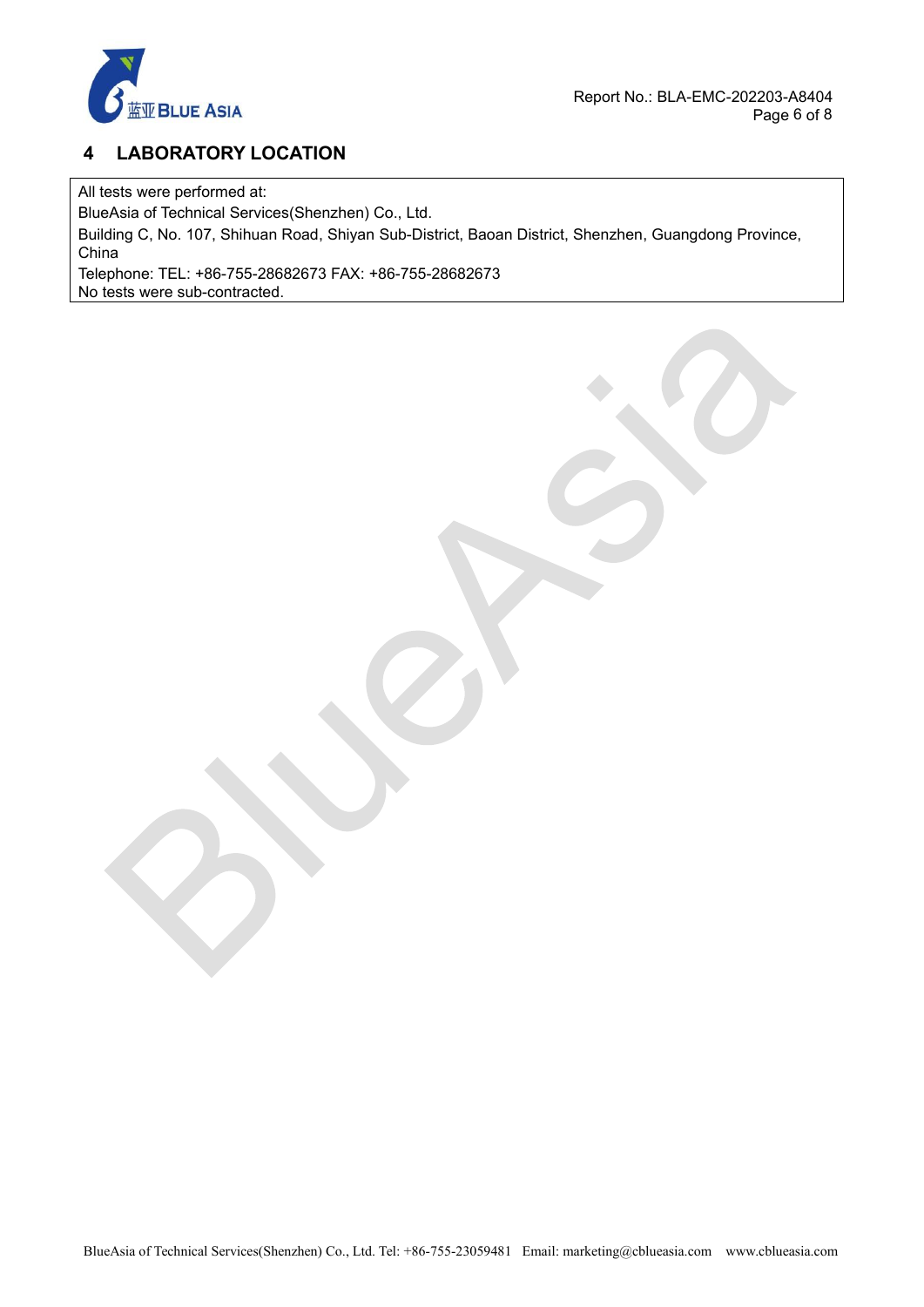

## <span id="page-6-0"></span>**5 RF EXPOSURE COMPLIANCE REQUIREMENT**

#### <span id="page-6-1"></span>**5.1 STANDARD REQUIREMENT**

According to KDB447498D01 General RF Exposure Guidance v06

Standalone SAR test exclusion considerations

Unless specifically required by the published RF exposure KDB procedures, standalone 1-g head or body and 10-g extremity SAR evaluation for general population exposure conditions, by measurement or numerical simulation, is not required when the corresponding SAR Exclusion Threshold condition, listed below, is satisfied.

#### <span id="page-6-2"></span>**5.2 LIMITS**

The 1-g and 10-g SAR test exclusion thresholds for 100 MHz to 6 GHz at test separation distances ≤ 50 mm are determined by:

[(max. power of channel, including tune-up tolerance, mW)/(min. test separation distance, mm)]  $\cdot$ 

[√f(GHz)] ≤ 3.0 for 1-g SAR and ≤ 7.5 for 10-g extremity SAR, where

f(GHz) is the RF channel transmit frequency in GHz

Power and distance are rounded to the nearest mW and mm before calculation $^{\mathsf{17}}$ 

The result is rounded to one decimal place for comparison

The test exclusions are applicable only when the minimum test separation distance is ≤ 50 mm and

for transmission frequencies between 100 MHz and 6 GHz. When the minimum test separation distance is< 5 mm, a distance of 5 mm is applied to determine SAR test exclusion

| Operational Mode: BDR |                                               | (GFSK worst case)                                             |                       |      |                     |                        |
|-----------------------|-----------------------------------------------|---------------------------------------------------------------|-----------------------|------|---------------------|------------------------|
|                       | Maximum                                       |                                                               | Maximum tune-up Power |      |                     |                        |
| Channel               | Peak<br>Conducted<br>Output<br>Power<br>(dBm) | Tune up<br>tolerance<br>(dB)                                  | (dBm)                 | (mW) | Calculated<br>value | Exclusion<br>threshold |
| 2402MHZ               | 4.254                                         | ±1                                                            | 5.254                 | 3.35 | 1.04                |                        |
| 2441MHz               | 4.278                                         | ±1                                                            | 5.278                 | 3.37 | 1.05                | 3.0                    |
| 2480MHz               | 4.432                                         | ±1                                                            | 5.432                 | 3.49 | 1.10                |                        |
|                       |                                               |                                                               |                       |      |                     |                        |
| Operational           | Mode: BLE                                     |                                                               |                       |      |                     |                        |
| 2402                  | 3.771                                         | ±1                                                            | 4.771                 | 3.00 | 0.93                | 3.0                    |
| 2442                  | 3.842                                         | ±1                                                            | 4.842                 | 3.05 | 0.95                |                        |
| 2480                  | 3.974                                         | ±1                                                            | 4.974                 | 3.14 | 0.99                |                        |
|                       |                                               | Conclusion: the calculated value $\leq$ 3.0, SAR is exempted. |                       |      |                     |                        |

#### <span id="page-6-3"></span>**5.3 EUT RF EXPOSURE**